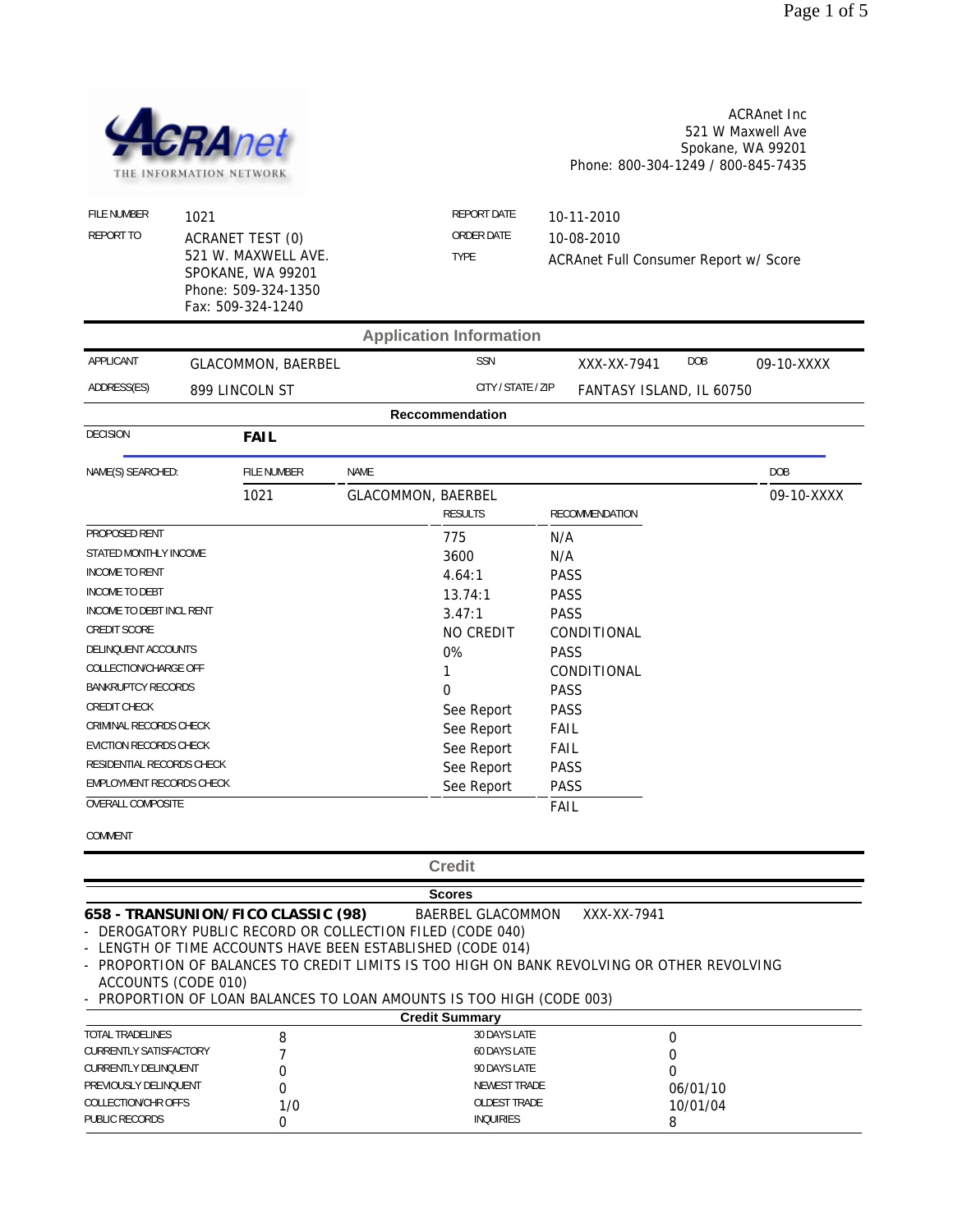|                  | <b>Financial Summary</b> |       |                      |                 |             |                                    |         |  |  |
|------------------|--------------------------|-------|----------------------|-----------------|-------------|------------------------------------|---------|--|--|
|                  | #                        |       | PAYMENT TTI BAI ANCE | <b>PAST DUF</b> | UTILIZATION |                                    |         |  |  |
| MORTGAGE         | 0                        | \$0   | \$0                  | \$0             | 0%          | PROPOSED RENT                      | 775     |  |  |
| INSTALLMENT      | 4                        | \$230 | \$10812              | \$0             | 23%         | STATED MONTHLY INCOME              | 3600    |  |  |
| <b>OPEN</b>      | $\mathbf 0$              | \$0   | \$0                  | \$0             | 0%          | INCOME TO RENT RATIO               | 4.64:1  |  |  |
| <b>REVOLVING</b> | 3                        | \$32  | \$1531               | \$0             | 3%          | INCOME TO DEBT RATIO               | 13.74:1 |  |  |
| <b>OTHER</b>     |                          | \$0   | \$294                | \$294           | 0%          | INCOME TO DEBT INCL. RENT<br>RATIO | 3.47:1  |  |  |
|                  | 8                        | \$262 | \$12637              | \$294           | 27%         |                                    |         |  |  |

Warning; Use careful judgment the past due column of this financial summary may possibly combine amounts of an original creditor with amounts from a collection agency collecting for the original creditor. A single debt could be included as a trade amount and with the collection agency. In a few cases, this single debt can appear as a judgment in the public records section, as well.

|                                     |                |                                                                                                                                                                                   |                         |                                            | <b>Variations</b>                      |                                         |              |                                                      |                          |                                      |                                            |                       |
|-------------------------------------|----------------|-----------------------------------------------------------------------------------------------------------------------------------------------------------------------------------|-------------------------|--------------------------------------------|----------------------------------------|-----------------------------------------|--------------|------------------------------------------------------|--------------------------|--------------------------------------|--------------------------------------------|-----------------------|
|                                     |                |                                                                                                                                                                                   |                         |                                            | <b>Personal Information Comparison</b> |                                         |              |                                                      |                          |                                      |                                            |                       |
| APPLICANT<br>TU*                    | <b>NAME</b>    | <b>GLACOMMON, BAERBEL</b><br>GLACOMMON, BAERBEL                                                                                                                                   |                         | SOC SEC<br><b>MATCH</b><br><b>MISMATCH</b> | XXX-XX-7941                            | <b>DOB</b><br>09/10/XXXX<br><b>XXXX</b> | AKA          |                                                      |                          | BAERBEL H GLACOMMON<br>DOB: 05/01/81 |                                            |                       |
|                                     |                |                                                                                                                                                                                   |                         |                                            | <b>Address Comparison</b>              |                                         |              |                                                      |                          |                                      |                                            |                       |
| APPLICANT<br>APPLICANT<br>APPLICANT | TU<br>TU<br>TU | ADDRESS<br>899 LINCOLN STREET FANTASY ISLAND, IL 60750<br>899 LINCOLN RD, FANTASY ISLAND, IL 60750<br>195 WINSTEND RD, ROCHESTER, NY 14609<br>758 HIGHTOWER WY, WEBSTER, NY 14580 |                         |                                            |                                        |                                         |              |                                                      |                          |                                      | REPORTED<br>10/11/10<br>07-2010<br>10-2010 |                       |
|                                     |                |                                                                                                                                                                                   |                         |                                            | <b>Employment Comparison</b>           |                                         |              |                                                      |                          |                                      |                                            |                       |
| APPLICANT<br>APPLICANT              | TU<br>TU       | COMPANY<br>JOE<br><b>SELF</b>                                                                                                                                                     |                         |                                            |                                        | <b>POSITION</b>                         |              |                                                      |                          |                                      | REPORTED                                   |                       |
|                                     |                |                                                                                                                                                                                   |                         |                                            | <b>Credit Bureau Report</b>            |                                         |              |                                                      |                          |                                      |                                            |                       |
|                                     |                |                                                                                                                                                                                   |                         | <b>Credit History</b>                      |                                        |                                         |              |                                                      |                          |                                      |                                            |                       |
| <b>CREDITOR</b>                     |                | <b>OPENING DATE</b>                                                                                                                                                               | <b>REPORTED</b><br>DATE | <b>HIGH</b><br><b>CREDIT</b>               | <b>BALANCE</b>                         | <b>PAST DUE</b><br><b>AMOUNT</b>        |              | <b>HISTORICAL</b><br><b>TIMES</b><br><b>PAST DUE</b> |                          | <b>TYPE</b>                          | <b>PRESENT STATUS</b>                      | E<br>C<br>$\mathbf 0$ |
|                                     |                | <b>MONTHS</b><br><b>REVIEWED</b>                                                                                                                                                  | <b>DLA</b>              |                                            |                                        |                                         |              | 30 60 90+                                            |                          | <b>TERMS</b>                         |                                            | А                     |
| FAMILY1STFCU<br>198                 |                | 06/01/10<br>03                                                                                                                                                                    | 08/01/10<br>08-2010     |                                            | \$11316 \$10812                        | \$0                                     | $\mathbf 0$  | $\mathbf 0$                                          | $\overline{0}$           | <b>AUTO</b><br>60 \$230              | <b>AS AGREED</b><br>TU                     | B                     |
| CBUSASEARS<br>54720000              |                | 11/01/09<br>09                                                                                                                                                                    | 08/01/10                | \$7500                                     | \$1531                                 | \$0                                     | $\mathbf 0$  | $\mathbf 0$                                          | $\mathbf 0$              | <b>REV</b><br>MIN \$32               | <b>AS AGREED</b><br>TU                     | J                     |
| <b>VALLEY CRSER</b><br>92118        |                | 10/01/04                                                                                                                                                                          | 02/01/05                | \$294                                      | \$294                                  | \$294                                   |              |                                                      |                          | COLL<br>\$0                          | COLLECTION<br>TU                           | B                     |
|                                     |                | <b>Remarks: PLACED FOR COLLECTION</b>                                                                                                                                             |                         |                                            |                                        |                                         |              |                                                      |                          |                                      |                                            |                       |
| <b>ATLNAUTO</b><br>14               |                | 01/01/10<br>05                                                                                                                                                                    | 06/01/10<br>06-2010     | \$11975                                    | \$0                                    | \$0                                     | $\mathbf 0$  | $\mathbf 0$                                          | 0                        | <b>AUTO</b><br>66 \$0                | AS AGREED<br>TU                            | M                     |
|                                     |                | Remarks: CLOSED; COLLATERAL: FORD RANGER 97                                                                                                                                       |                         |                                            |                                        |                                         |              |                                                      |                          |                                      |                                            |                       |
| <b>BALLYS</b><br>2230728            |                | 05/01/06<br>23                                                                                                                                                                    | 03/01/09<br>03-2009     | \$450                                      | \$0                                    | \$0                                     | $\mathbf 0$  | $\mathbf 0$                                          | 0                        | <b>INST</b><br>36 \$0                | <b>AS AGREED</b><br>TU                     | B                     |
|                                     |                | <b>Remarks: CLOSED</b>                                                                                                                                                            |                         |                                            |                                        |                                         |              |                                                      |                          |                                      |                                            |                       |
| <b>BNFICIL-NYIN</b><br>31241197     |                | 01/01/10<br>07                                                                                                                                                                    | 09/01/10<br>09-2010     | \$0                                        | \$0                                    | \$0                                     | $\mathbf 0$  | $\mathbf 0$                                          | 0                        | <b>REV</b><br>\$0                    | AS AGREED<br>TU                            | B                     |
| FST USA BK B<br>54171225            |                | 06/01/09<br>07                                                                                                                                                                    | 08/01/10<br>12-2009     | \$10000                                    | \$0                                    | \$0                                     | 0            | $\mathbf{0}$                                         | $\overline{\phantom{0}}$ | REV<br>\$0                           | AS AGREED<br>TU                            | А                     |
|                                     |                | <b>Remarks: ACCOUNT CLOSED BY CONSUMER</b>                                                                                                                                        |                         |                                            |                                        |                                         |              |                                                      |                          |                                      |                                            |                       |
| KEYBANK N.A.<br>329000402           |                | 08/01/09<br>04<br>Remarks: CLOSED; COLLATERAL: 89FORD BRONCO                                                                                                                      | 01/01/10<br>01-2010     | \$4321                                     | \$0                                    | \$0                                     | $\mathbf{0}$ |                                                      | $0\quad 0$               | AUTO<br>24 \$0                       | AS AGREED<br>TU                            | J                     |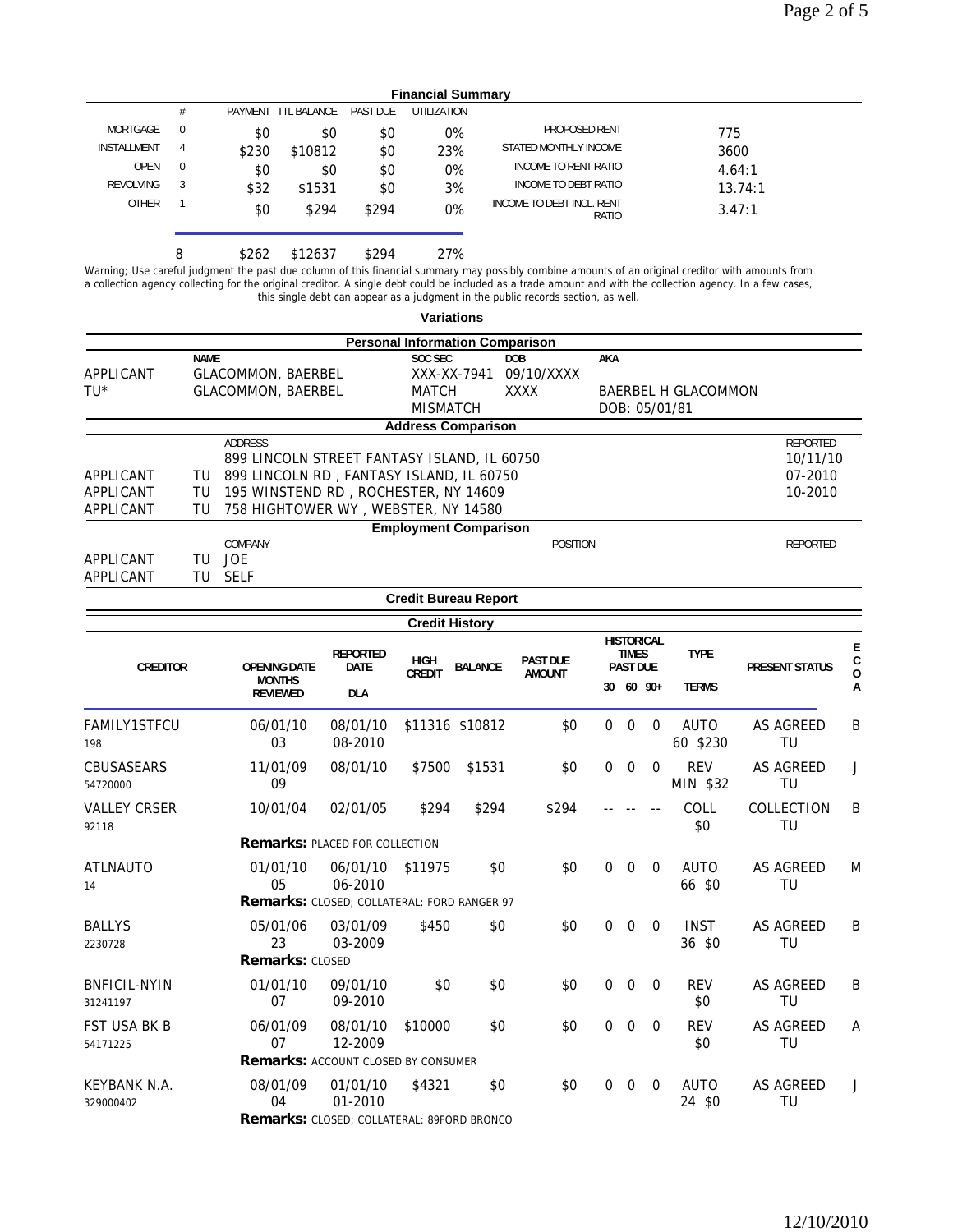| <b>CREDITOR</b>                                                                                          | <b>OPENING DATE</b><br><b>MONTHS</b><br><b>REVIEWED</b>                                               | <b>REPORTED</b><br><b>DATE</b><br><b>DLA</b> | <b>HIGH</b><br><b>CREDIT</b> | <b>BALANCE</b>                     | <b>PAST DUE</b><br><b>AMOUNT</b> | <b>HISTORICAL</b><br><b>TIMES</b><br><b>PAST DUE</b><br>30 60 90+            | <b>TYPE</b><br><b>TERMS</b> | <b>PRESENT STATUS</b>          | Ε<br>С<br>0<br>А |
|----------------------------------------------------------------------------------------------------------|-------------------------------------------------------------------------------------------------------|----------------------------------------------|------------------------------|------------------------------------|----------------------------------|------------------------------------------------------------------------------|-----------------------------|--------------------------------|------------------|
|                                                                                                          | ECOA KEY: B = BORROWER; C = CO-BORROWER; S = SHARED; J = JOINT; U = UNDESIGNATED; A = AUTHORIZED USER |                                              |                              |                                    |                                  |                                                                              |                             |                                |                  |
|                                                                                                          |                                                                                                       |                                              |                              | <b>Public Records</b>              |                                  |                                                                              |                             |                                |                  |
|                                                                                                          |                                                                                                       |                                              |                              |                                    | NO PUBLIC RECORDS DEVELOPED      |                                                                              |                             |                                |                  |
|                                                                                                          |                                                                                                       |                                              |                              | <b>Repository Remarks</b>          |                                  |                                                                              |                             |                                |                  |
| TU                                                                                                       | TRANSUNION OFAC NAME SCREEN: CLEAR - BAERBEL H GLACOMMON - 892447941                                  |                                              |                              | <b>Source Information</b>          |                                  |                                                                              |                             |                                |                  |
|                                                                                                          |                                                                                                       |                                              |                              | <b>Creditors</b>                   |                                  |                                                                              |                             |                                |                  |
| CREDITOR                                                                                                 |                                                                                                       | SUB CODE                                     |                              | <b>ADDRESS</b>                     |                                  |                                                                              |                             | PHONE                          |                  |
| <b>ATLNAUTO</b>                                                                                          |                                                                                                       | A 01CPJ002                                   |                              |                                    |                                  | 800 PERRINGTON OFC PARK, FAIRPORT, NY                                        |                             | 716-4212985                    |                  |
|                                                                                                          |                                                                                                       |                                              |                              | 14450                              |                                  |                                                                              |                             |                                |                  |
| <b>BALLYS</b><br><b>BNFICIL-NYIN</b>                                                                     |                                                                                                       | F 01FQV004<br>F 0999D25X                     |                              |                                    |                                  | 300 EAST JOPPA RD, TOWSON, MD 21286<br>1764 EMPIRE BLVD, WEBSTER NY 14580    |                             |                                |                  |
|                                                                                                          |                                                                                                       |                                              |                              |                                    |                                  | 228 EAST MAIN ST. STE 300 (BUFFALO),                                         |                             | $(716)$ 671-5350               |                  |
| <b>CHARTER 1 AU</b>                                                                                      |                                                                                                       | B 00200560                                   |                              |                                    | ROCHESTER, NY 14604              |                                                                              |                             | 716-2388626                    |                  |
| CHASE/USA                                                                                                |                                                                                                       | N 00005020                                   |                              |                                    |                                  | 4915 INDEPENDENCE, TAMPA, FL 33634                                           |                             |                                |                  |
| CINGLR WRLSS                                                                                             |                                                                                                       | U 00004083                                   |                              | NY 14227                           |                                  | 2875 UNION RD SUITE # 35U, CHEEKTOWAGA,                                      |                             | 214-7336145                    |                  |
| CITIMORTGAGE                                                                                             |                                                                                                       | F00023839                                    |                              |                                    |                                  | 12855 N. OUTER FOU, ST. LOUIS MO 63141                                       |                             | $(203)$ 975-6815               |                  |
| <b>DMCCB</b><br>FST USA BK B                                                                             |                                                                                                       | B 02445022<br>B 07519017                     |                              |                                    |                                  | 1455 W 2200 S, SALT LAKE CITY, UT 84119<br>3 CHRISTIANA, WILMINGTON DE 19801 |                             | 801-974-4699<br>(302) 594-4000 |                  |
| <b>GRATZ NATL B</b>                                                                                      |                                                                                                       | B 00033397                                   |                              |                                    | P O BOX 159, GRATZ PA 17030      |                                                                              |                             |                                |                  |
| <b>KEYBANK USA</b>                                                                                       |                                                                                                       | B 0273Q593                                   |                              |                                    |                                  | PO BOX 94518, CLEVELAND, OH 44101                                            |                             | 800-5390102                    |                  |
| PENFLD FCU                                                                                               |                                                                                                       | Q 04321006                                   |                              |                                    |                                  | 2070 FIVE MILE LNE, PENFIELD NY 14526                                        |                             | $(716) 586 - 8225$             |                  |
| <b>SEARS MC</b>                                                                                          |                                                                                                       | B 04748114                                   |                              |                                    |                                  | PO BOX 34577, LOUISVILLE, KY 40232                                           |                             |                                |                  |
| <b>VALLEY CRSER</b>                                                                                      |                                                                                                       | Y 07311001                                   |                              | <b>Submission Results</b>          |                                  | POB 1518, PALM DESERT CA 92260                                               |                             | $(619)$ 360-9313               |                  |
| APPLICANT                                                                                                | <b>BUREAU</b>                                                                                         | DATE                                         |                              |                                    | <b>RESULT</b>                    |                                                                              |                             |                                |                  |
| APPLICANT                                                                                                | TRANSUNION                                                                                            |                                              |                              | 10/11/10 10:53:57 AM               |                                  | <b>RECORD FOUND</b>                                                          |                             |                                |                  |
|                                                                                                          |                                                                                                       | <b>INQUIRY TYPE</b>                          | DATE                         | <b>Prior Inquiries</b>             |                                  |                                                                              |                             | <b>ECOA</b>                    |                  |
| CREDITOR<br><b>HSBC</b>                                                                                  | <b>ALL</b>                                                                                            |                                              | 10/06/10                     |                                    | <b>SRC</b><br>TU                 |                                                                              | KIND OF BUSINESS            |                                |                  |
| CITIBANKNA                                                                                               | <b>ALL</b>                                                                                            |                                              | 05/14/10                     |                                    | TU                               |                                                                              |                             |                                |                  |
| <b>TEST SUBCODE</b>                                                                                      | ALL                                                                                                   |                                              | 08/01/08                     |                                    | TU                               |                                                                              |                             |                                |                  |
| CHARTER 1 AU                                                                                             | ALL                                                                                                   |                                              | 07/29/08                     |                                    | TU                               |                                                                              |                             |                                |                  |
| <b>KEY BANK NA</b><br>CHASE/USA                                                                          | ALL<br>ALL                                                                                            |                                              | 05/18/08<br>03/17/08         |                                    | TU<br>TU                         |                                                                              |                             |                                |                  |
| <b>METRIS</b>                                                                                            | ALL                                                                                                   |                                              | 02/24/08                     |                                    | TU                               |                                                                              |                             |                                |                  |
| AT&T-WS                                                                                                  | <b>ALL</b>                                                                                            |                                              | 11/14/07                     |                                    | TU                               |                                                                              |                             |                                |                  |
|                                                                                                          |                                                                                                       |                                              |                              | <b>Repository Referral</b>         |                                  |                                                                              |                             |                                |                  |
| <b>TransUnion Consumer Relations</b><br>www.transunion.com/myoptions<br>2 Baldwin Place<br>P.O. Box 1000 |                                                                                                       |                                              |                              |                                    |                                  |                                                                              |                             |                                |                  |
| Chester, PA 19022<br>800-888-4213                                                                        |                                                                                                       |                                              |                              |                                    |                                  |                                                                              |                             |                                |                  |
|                                                                                                          |                                                                                                       |                                              |                              | <b>Comments</b>                    |                                  |                                                                              |                             |                                |                  |
|                                                                                                          |                                                                                                       |                                              |                              |                                    |                                  |                                                                              |                             |                                |                  |
|                                                                                                          |                                                                                                       |                                              |                              | *** End of Credit Report ***       |                                  |                                                                              |                             |                                |                  |
|                                                                                                          |                                                                                                       |                                              |                              | Investigative                      |                                  |                                                                              |                             |                                |                  |
|                                                                                                          |                                                                                                       |                                              |                              | <b>Multi-State Criminal Search</b> |                                  |                                                                              |                             |                                |                  |
| <b>RESULTS</b><br>NAME SEARCHED                                                                          | <b>Records Found</b>                                                                                  |                                              |                              |                                    | <b>SEARCH DATE</b>               |                                                                              |                             |                                |                  |
| DOB SEARCHED                                                                                             | <b>GLACOMMON, BAERBEL</b><br>09-10-XXXX                                                               |                                              |                              |                                    | SEARCH SCOPE                     |                                                                              | 10-11-2010 3:16 PM MDT      |                                |                  |
| <b>JURISDICTION</b>                                                                                      | NATIONWIDE                                                                                            |                                              |                              |                                    |                                  |                                                                              |                             |                                |                  |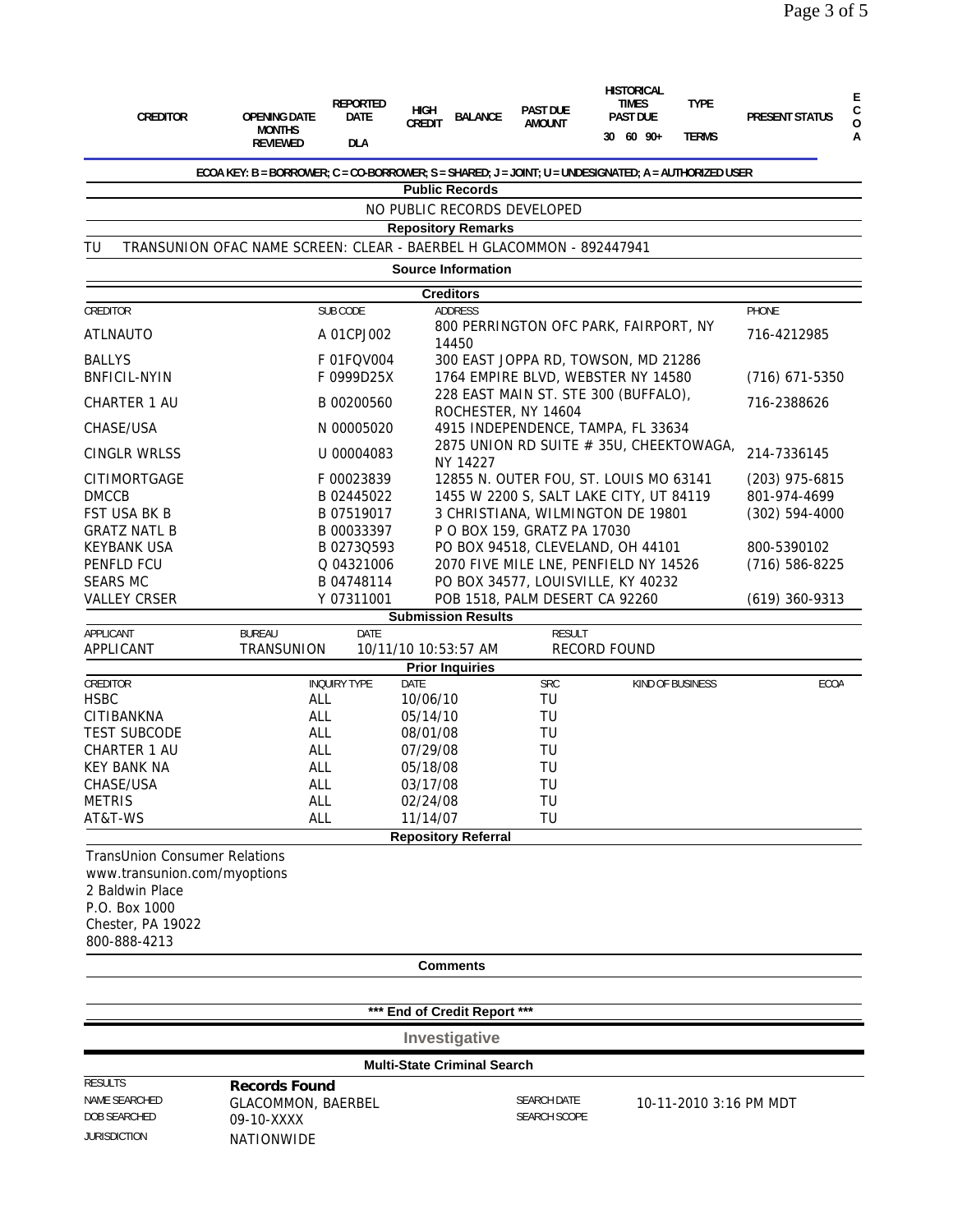JURISDICTION(S) SEARCHED

The search you have selected is a search of our criminal database(s) and may not represent 100% coverage of all criminal records in all jurisdictions and/or sources. Coverage details available upon request. \_\_\_\_\_\_\_\_\_\_\_\_\_\_\_\_\_\_\_\_\_\_\_\_\_\_\_\_\_\_\_\_\_\_\_\_\_\_\_\_\_\_\_\_\_\_\_\_\_\_\_\_\_\_\_\_\_\_\_\_\_\_\_\_\_\_\_\_\_\_\_\_\_\_\_\_\_\_\_\_\_\_\_\_\_\_\_\_\_\_\_\_\_\_\_\_\_\_\_\_\_

\_\_\_\_\_\_\_\_\_\_\_\_\_\_\_\_\_\_\_\_\_\_\_\_\_\_\_\_\_\_\_\_\_\_\_\_\_\_\_\_\_\_\_\_\_\_\_\_\_\_\_\_\_\_\_\_\_\_\_\_\_\_\_\_\_\_\_\_\_\_\_\_\_\_\_\_\_\_\_\_\_\_\_\_\_\_\_\_\_\_\_\_\_\_\_\_\_\_\_\_\_

CASE NUMBER: 0693701 CASE TYPE: FELONY JUDGEMENT: FOUND GUILTY OFFENSE DESCRIPTION: CONTROLLED SUBSTANCE VIOLATION OFFENSE DATE: 10/31/2009 DISPOSITION: CLOSED STATUTE: 406.2 CUSTODIAL AGENCY: DEPARTMENT OF CORRECTIONS COUNTY CONVICTED: COOK FILE DATE: 11/17/2009

CASE NUMBER: 99CR2161301 CASE TYPE: FELONY JUDGEMENT: FOUND GUILTY OFFENSE DESCRIPTION: BURGLARY OFFENSE DATE: 3/16/2010 DISPOSITION: CLOSED STATUTE: 19.6 CUSTODIAL AGENCY: DISTRICT COURT COUNTY CONVICTED: COOK FILE DATE: 4/22/22010

|                                                        | <b>Eviction Search</b>                                               |                                           |                        |
|--------------------------------------------------------|----------------------------------------------------------------------|-------------------------------------------|------------------------|
| <b>RESULTS</b><br>NAME SEARCHED<br><b>JURISDICTION</b> | <b>Records Found</b><br><b>GLACOMMON, BAERBEL</b><br><b>ILLINOIS</b> | <b>SEARCH DATE</b><br><b>SEARCH SCOPE</b> | 10-11-2010 3:00 PM MDT |
| PLAINTIFF: DAN SMITH                                   | PLAINTIFF PHONE: 618-545-3232                                        |                                           |                        |
| FILE DATE: 1/13/2009                                   |                                                                      |                                           |                        |
| CASE NUMBER: 96VC00021                                 |                                                                      |                                           |                        |
| DISPOSITION: UNKNOWN                                   |                                                                      |                                           |                        |
|                                                        | JUDGMENT: COURT RULED IN FAVOR OF PLAINTIFF                          |                                           |                        |
| MOVED IN: 04/01/2004                                   |                                                                      |                                           |                        |
| MOVED OUT: 12/08/2008                                  |                                                                      |                                           |                        |
|                                                        | ADDRESS ON FILE: 321 HASTINGS RD, NAPERVILLE, IL                     |                                           |                        |

\_\_\_\_\_\_\_\_\_\_\_\_\_\_\_\_\_\_\_\_\_\_\_\_\_\_\_\_\_\_\_\_\_\_\_\_\_\_\_\_\_\_\_\_\_\_\_\_\_\_\_\_\_\_\_\_\_\_\_\_\_\_\_\_\_\_\_\_\_\_\_\_\_\_\_\_\_\_\_\_\_\_\_\_\_\_\_\_\_\_\_\_\_\_\_\_\_\_\_\_\_

WARNING: Based On The Information Provided ACRAnet Inc Found Eviction Record(s) In Our Database. The Record Match (es) May Have Been Verified By Name Only And Cannot Be Confirmed As Definitively Belonging To The Applicant. Further Investigation Into Additional Jurisdictions, Or Utilization Of Additional Identifying Information, May Be Warranted. Please Call For Assistance!

|                               | <b>Verification</b>                                |                                              |                                     |  |  |  |  |
|-------------------------------|----------------------------------------------------|----------------------------------------------|-------------------------------------|--|--|--|--|
| <b>Residence Verification</b> |                                                    |                                              |                                     |  |  |  |  |
| RESPONSE<br><b>RECEIVED</b>   | Yes                                                |                                              |                                     |  |  |  |  |
| <b>NAME</b><br>LANDLORD       | <b>BAERBEL GLACOMMON</b><br>RIVER COURT APARTMENTS | <b>SEARCH DATE</b><br><b>VERIFIED BY/HOW</b> | 10-11-2010 3:52 PM MDT<br>TIM JONES |  |  |  |  |